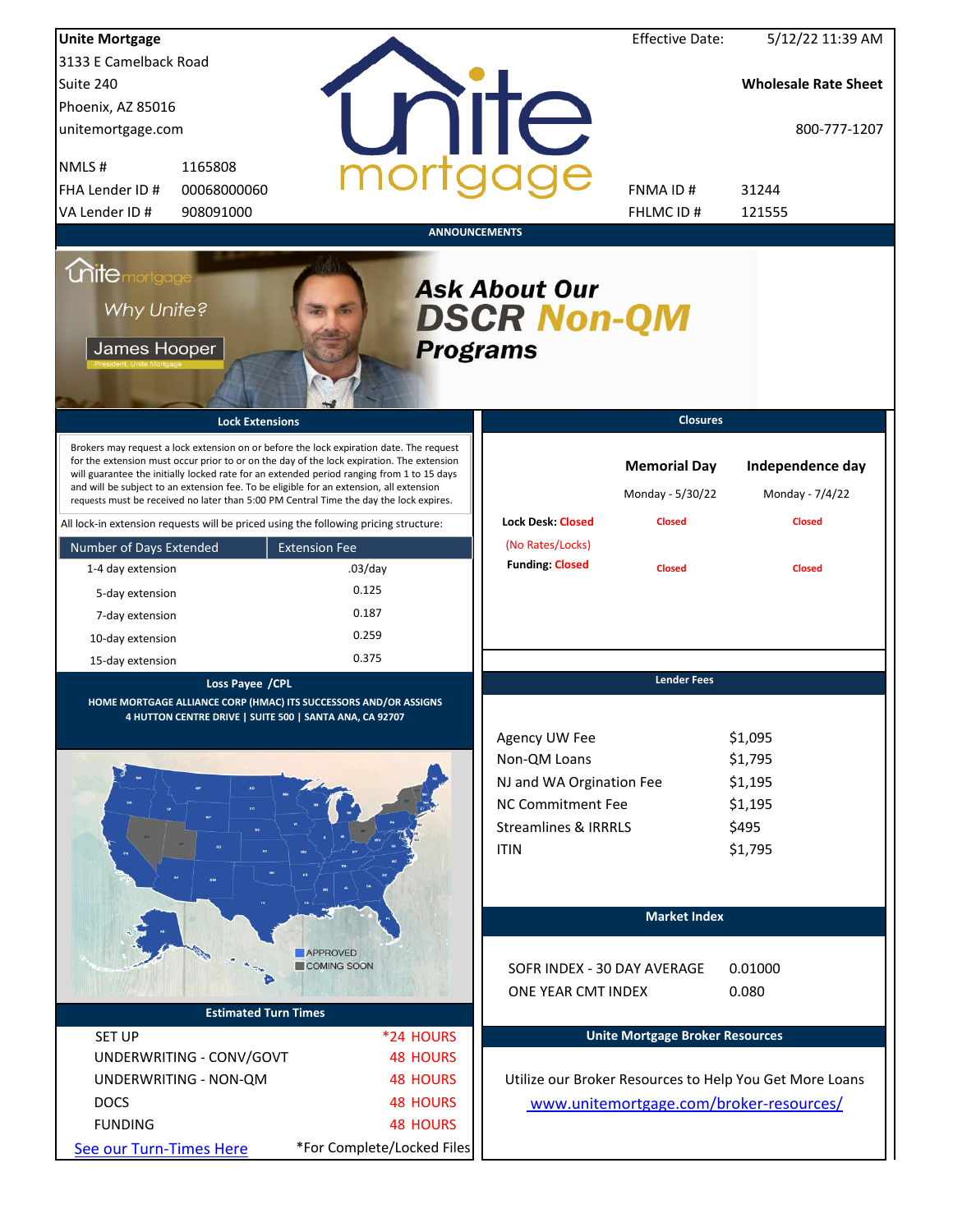

#### **Rates are subject to change without prior notice Not for Public View • For Professional Use Only Lock Desk**

**30 DAY PRICING PRICING ADJUSTMENTS**

[locks@unitemtg](mailto:locks@unitemtg.com).com File Update: 12-May-2022 8:13 AM Effective Date: 12-May-2022 2009. The State of the State of Price Change Effective: 9:00 AM PST And the Lock Hours: 9:00 A.M. - 3:00 P.M. PST

## **INVESTOR PRIME** Price Change Effective: 9:00 AM PST

| <b>30 DAY PRICING</b> |                 |          |  |  |  |  |
|-----------------------|-----------------|----------|--|--|--|--|
| <b>RATE</b>           | <b>30YR FIX</b> |          |  |  |  |  |
| 8.500                 | 102.7500        | 102.5000 |  |  |  |  |
| 8.375                 | 102.6250        | 102.3750 |  |  |  |  |
| 8.250                 | 102.5000        | 102.2500 |  |  |  |  |
| 8.125                 | 102.3750        | 102.1250 |  |  |  |  |
| 8.000                 | 102.2500        | 102.0000 |  |  |  |  |
| 7.875                 | 102.1250        | 101.8750 |  |  |  |  |
| 7.750                 | 102.0000        | 101.7500 |  |  |  |  |
| 7.625                 | 101.8750        | 101.6250 |  |  |  |  |
| 7.500                 | 101.7500        | 101.5000 |  |  |  |  |
| 7.375                 | 101.6250        | 101.3750 |  |  |  |  |
| 7.250                 | 101.5000        | 101.2500 |  |  |  |  |
| 7.125                 | 101.3750        | 101.1250 |  |  |  |  |
| 7.000                 | 101.2500        | 101.0000 |  |  |  |  |
| 6.875                 | 101.1250        | 100.8750 |  |  |  |  |
| 6.750                 | 100.8750        | 100.6250 |  |  |  |  |
| 6.625                 | 100.6250        | 100.3750 |  |  |  |  |
| 6.500                 | 100.3750        | 100.1250 |  |  |  |  |
| 6.375                 | 100.1250        | 99.8750  |  |  |  |  |
| 6.250                 | 99.7500         | 99.5000  |  |  |  |  |
| 6.125                 | 99.3750         | 99.1250  |  |  |  |  |
| 6.000                 | 98.8750         | 98.6250  |  |  |  |  |
| 5.875                 | 98.3750         | 98.1250  |  |  |  |  |
|                       |                 |          |  |  |  |  |

| MAX PRICING (Lower of Price or Premium) |          |  |  |  |  |  |
|-----------------------------------------|----------|--|--|--|--|--|
| No Prepay - Hard                        | 98.7500  |  |  |  |  |  |
| 1yr Prepay - Hard                       | 99 8750  |  |  |  |  |  |
| 2yr Prepay - Hard                       | 100.1250 |  |  |  |  |  |
| 3yr Prepay - Hard                       | 100 3750 |  |  |  |  |  |
| 4yr Prepay - Hard                       | 100 6250 |  |  |  |  |  |
| 5yr Prepay - Hard                       | 100.8750 |  |  |  |  |  |
|                                         |          |  |  |  |  |  |
| <b>ARM MARGIN</b>                       |          |  |  |  |  |  |
| 5.000                                   | SOFR     |  |  |  |  |  |
|                                         |          |  |  |  |  |  |
| <b>LOCK FEES</b>                        |          |  |  |  |  |  |

| Relock Fee:             | 250     |
|-------------------------|---------|
| Extension Fee Per Diem: | 030     |
| <b>Extension Max:</b>   | 15 Days |
|                         |         |

| 8.500<br>8.375    | <b>5/6 ARM</b>                          | 30YR FIX |                                 |                           |          |          |          | LTV      |          |          |                            |
|-------------------|-----------------------------------------|----------|---------------------------------|---------------------------|----------|----------|----------|----------|----------|----------|----------------------------|
|                   | 102.7500                                | 102.5000 | Documentation                   | <b>Credit Score</b>       | 00.01-50 | 50.01-55 | 55.01-60 | 60.01-65 | 65.01-70 | 70.01-75 | 75.01-80                   |
|                   |                                         |          |                                 |                           |          |          |          |          |          |          |                            |
|                   | 102.6250                                | 102.3750 |                                 | $\geq 780$                | (0.250)  | (0.375)  | (0.500)  | (0.625)  | (0.875)  | (1.125)  | (1.750)                    |
| 8.250             | 102.5000                                | 102.2500 |                                 | 760 - 779                 | (0.375)  | (0.375)  | (0.625)  | (0.875)  | (1.000)  | (1.375)  | (2.000)                    |
| 8.125             | 102.3750                                | 102.1250 |                                 | 740 - 759                 | (0.375)  | (0.500)  | (0.750)  | (1.000)  | (1.250)  | (1.625)  | (2.250)                    |
|                   |                                         |          |                                 |                           |          |          |          |          |          |          |                            |
| 8,000             | 102.2500                                | 102.0000 |                                 | 720 - 739                 | (0.500)  | (0.625)  | (0.875)  | (1.125)  | (1.500)  | (2.000)  | (2.750)                    |
| 7.875             | 102.1250                                | 101.8750 | <b>DSCR</b>                     | 700 - 719                 | (0.625)  | (0.750)  | (1.000)  | (1.375)  | (1.875)  | (2.500)  | (3.500)                    |
| 7.750             | 102.0000                                | 101.7500 |                                 | 680 - 699                 | (0.875)  | (1.000)  | (1.250)  | (1.750)  | (2.250)  | (3.000)  | (3.875)                    |
| 7.625             |                                         |          |                                 | $660 - 679$               |          |          |          |          |          |          |                            |
|                   | 101.8750                                | 101.6250 |                                 |                           | (1.375)  | (1.500)  | (1.625)  | (2.250)  | (3.125)  | (3.750)  | (4.500)                    |
| 7.500             | 101.7500                                | 101.5000 |                                 | $640 - 659$               | (1.875)  | (2.000)  | (2.125)  | (2.750)  | (3.625)  | (4.750)  | #N/A                       |
| 7.375             | 101.6250                                | 101.3750 |                                 | 620 - 639                 | (2.375)  | (2.500)  | (2.625)  | (3.250)  | (4.125)  | $\#N/A$  | #N/A                       |
| 7.250             | 101.5000                                | 101.2500 |                                 | $\geq 780$                | (0.125)  | (0.250)  | (0.250)  | (0.375)  | (0.500)  | (0.625)  | (0.875)                    |
|                   |                                         |          |                                 |                           |          |          |          |          |          |          |                            |
| 7.125             | 101.3750                                | 101.1250 |                                 | 760 - 779                 | (0.250)  | (0.250)  | (0.250)  | (0.500)  | (0.625)  | (0.750)  | (1.125)                    |
| 7.000             | 101.2500                                | 101.0000 |                                 | 740 - 759                 | (0.250)  | (0.250)  | (0.250)  | (0.625)  | (0.750)  | (1.000)  | (1.375)                    |
| 6.875             | 101.1250                                | 100.8750 |                                 | 720 - 739                 | (0.250)  | (0.375)  | (0.375)  | (0.750)  | (0.875)  | (1.125)  | (1.625)                    |
| 6.750             | 100.8750                                | 100.6250 | Bank Statements (12 & 24)       | 700 - 719                 | (0.375)  | (0.375)  | (0.625)  | (0.875)  | (1.125)  | (1.500)  | (2.000)                    |
|                   |                                         |          |                                 |                           |          |          |          |          |          |          |                            |
| 6.625             | 100.6250                                | 100.3750 |                                 | 680 - 699                 | (0.375)  | (0.500)  | (0.750)  | (1.000)  | (1.375)  | (1.750)  | (2.500)                    |
| 6.500             | 100.3750                                | 100.1250 |                                 | $660 - 679$               | (0.500)  | (0.750)  | (1.000)  | (1.500)  | (2.250)  | (2.750)  | (3.500)                    |
| 6.375             | 100.1250                                | 99.8750  |                                 | $640 - 659$               | (0.750)  | (1.000)  | (1.250)  | (1.750)  | (2.500)  | (3.125)  | $\# \mathbb{N}/\mathbb{A}$ |
| 6.250             | 99.7500                                 | 99.5000  |                                 | 620 - 639                 | (1.250)  | (1.500)  | (1.750)  | (2.250)  | (3.000)  | #N/A     | #N/A                       |
|                   |                                         |          |                                 |                           |          |          |          |          |          |          |                            |
| 6.125             | 99.3750                                 | 99.1250  |                                 | $\geq 780$                | (0.125)  | (0.250)  | (0.250)  | (0.625)  | (0.875)  | (1.125)  | #N/A                       |
| 6.000             | 98.8750                                 | 98.6250  |                                 | 760 - 779                 | (0.125)  | (0.250)  | (0.375)  | (0.750)  | (1.000)  | (1.375)  | #N/A                       |
| 5.875             | 98.3750                                 | 98.1250  |                                 | 740 - 759                 | (0.250)  | (0.250)  | (0.500)  | (0.875)  | (1.125)  | (1.625)  | #N/A                       |
|                   |                                         |          |                                 | 720 - 739                 |          |          |          |          |          |          |                            |
|                   |                                         |          |                                 |                           | (0.375)  | (0.500)  | (0.625)  | (1.000)  | (1.500)  | (2.000)  | #N/A                       |
|                   |                                         |          | <b>Asset Depletion</b>          | $700 - 719$               | (0.500)  | (0.625)  | (1.000)  | (1.375)  | (1.875)  | (2.500)  | #N/A                       |
|                   |                                         |          |                                 | 680 - 699                 | (0.625)  | (0.750)  | (1.250)  | (1.750)  | (2.250)  | (3.000)  | #N/A                       |
|                   |                                         |          |                                 | $660 - 679$               | (0.750)  | (1.000)  | (1.500)  | (2.250)  | (3.125)  | #N/A     | #N/A                       |
|                   |                                         |          |                                 | 640 - 659                 | (1.250)  | (1.500)  | (2.000)  | (2.750)  | (3.625)  | $\#N/A$  | #N/A                       |
|                   |                                         |          |                                 |                           |          |          |          |          |          |          |                            |
|                   |                                         |          |                                 | 620 - 639                 | (1.750)  | (2.000)  | (2.500)  | (3.250)  | $\#N/A$  | #N/A     | #N/A                       |
|                   | MAX PRICING (Lower of Price or Premium) |          |                                 | $\geq 780$                | (0.625)  | (0.750)  | (0.750)  | (1.125)  | (1.375)  | (1.625)  | #N/A                       |
| No Prepay - Hard  |                                         | 98.7500  |                                 | 760 - 779                 | (0.625)  | (0.750)  | (0.875)  | (1.250)  | (1.500)  | (1.875)  | $\# \mathbb{N}/\mathbb{A}$ |
|                   |                                         | 99.8750  |                                 | 740 - 759                 |          |          | (1.000)  | (1.375)  | (1.625)  |          | #N/A                       |
| 1yr Prepay - Hard |                                         |          |                                 |                           | (0.750)  | (0.750)  |          |          |          | (2.125)  |                            |
| 2yr Prepay - Hard |                                         | 100.1250 |                                 | 720 - 739                 | (0.875)  | (1.000)  | (1.125)  | (1.500)  | (2.000)  | (2.500)  | #N/A                       |
| 3yr Prepay - Hard |                                         | 100.3750 | <b>P&amp;L</b>                  | 700 - 719                 | (1.000)  | (1.125)  | (1.500)  | (1.875)  | (2.375)  | (3.000)  | #N/A                       |
| 4yr Prepay - Hard |                                         | 100.6250 |                                 | 680 - 699                 | (1.125)  | (1.250)  | (1.750)  | (2.250)  | (2.750)  | (3.500)  | #N/A                       |
| 5yr Prepay - Hard |                                         | 100.8750 |                                 | $660 - 679$               | (1.250)  | (1.500)  | (2.000)  | (2.750)  | (3.625)  | #N/A     | #N/A                       |
|                   |                                         |          |                                 |                           |          |          |          |          |          |          |                            |
|                   |                                         |          |                                 | $640 - 659$               | (1.750)  | (2.000)  | (2.500)  | (3.250)  | (4.125)  | $\#N/A$  | #N/A                       |
|                   | <b>ARM MARGIN</b>                       |          |                                 | $620 - 639$               | (2.250)  | (2.500)  | (3.000)  | (3.750)  | #N/A     | #N/A     | #N/A                       |
|                   | 5.000                                   | SOFR     |                                 | $\geq 780$                | 0.000    | 0.000    | 0.000    | (0.250)  | (0.375)  | (0.375)  | (0.500)                    |
|                   |                                         |          |                                 | 760 - 779                 | 0.000    | 0.000    | 0.000    | (0.250)  | (0.375)  | (0.500)  | (0.625)                    |
|                   | <b>LOCK FEES</b>                        |          |                                 | 740 - 759                 |          |          |          |          |          |          |                            |
|                   |                                         |          |                                 |                           | 0.000    | 0.000    | 0.000    | (0.250)  | (0.375)  | (0.625)  | (0.750)                    |
|                   | Relock Fee                              | .250     |                                 | 720 - 739                 | (0.125)  | (0.125)  | (0.125)  | (0.250)  | (0.500)  | (0.750)  | (1.000)                    |
|                   | Extension Fee Per Diem                  | .030     | <b>Full Doc</b>                 | 700 - 719                 | (0.250)  | (0.250)  | (0.375)  | (0.500)  | (0.625)  | (0.875)  | (1.250)                    |
|                   | <b>Extension Max:</b>                   | 15 Days  |                                 | 680 - 699                 | (0.250)  | (0.250)  | (0.500)  | (0.625)  | (0.750)  | (1.000)  | (1.375)                    |
|                   |                                         |          |                                 | $660 - 679$               | (0.250)  | (0.375)  | (0.500)  | (1.000)  | (1.375)  | (1.625)  | (2.000)                    |
|                   |                                         |          |                                 |                           |          |          |          |          |          |          |                            |
|                   |                                         |          |                                 | $640 - 659$               | (0.375)  | (0.375)  | (0.500)  | (1.250)  | (1.500)  | (1.750)  | #N/A                       |
|                   |                                         |          |                                 | $620 - 639$               | (0.500)  | (0.500)  | (0.500)  | (1.500)  | (1.750)  | (2.000)  | #N/A                       |
|                   |                                         |          |                                 | 5/6 30yr ARM SOFR         | 0.000    | 0.000    | 0.000    | 0.000    | 0.000    | 0.000    | 0.000                      |
|                   |                                         |          |                                 | 7/6 30yr ARM SOFR         | (0.250)  | (0.250)  | (0.250)  | (0.250)  | (0.250)  | (0.250)  | (0.250)                    |
|                   |                                         |          |                                 |                           |          |          |          |          |          |          |                            |
|                   |                                         |          | Product                         | 5/6 40yr ARM SOFR         | (0.250)  | (0.250)  | (0.250)  | (0.250)  | (0.250)  | (0.250)  | (0.250)                    |
|                   |                                         |          |                                 | 7/6 40yr ARM SOFR         | (0.500)  | (0.500)  | (0.500)  | (0.500)  | (0.500)  | (0.500)  | (0.500)                    |
|                   |                                         |          |                                 | 4Uyr Fixea                | (0.250)  | (0.250)  | (0.250)  | (0.250)  | (0.250)  | (0.250)  | (0.250)                    |
|                   |                                         |          |                                 | Interest-Only             | (0.250)  | (0.250)  | (0.375)  | (0.500)  | (0.625)  | (0.750)  | (1.000)                    |
|                   |                                         |          |                                 | 150,000-200k              | (0.500)  | (0.500)  | (0.500)  | (0.500)  | (0.500)  | (0.750)  | (0.750)                    |
|                   |                                         |          |                                 | 200,001-300k              | 0.000    | 0.000    | 0.000    | 0.000    | (0.250)  | (0.250)  | (0.500)                    |
|                   |                                         |          |                                 | 300,001-1.0m              | 0.000    | 0.000    | 0.000    | 0.000    | 0.000    | 0.000    | 0.000                      |
|                   |                                         |          |                                 | 1,000,001-1.5m            | (0.250)  | (0.250)  | (0.250)  | (0.250)  | (0.250)  | (0.250)  | (0.500)                    |
|                   |                                         |          | <b>Loan Amount</b>              | 1,500,001-2.0m            | (0.500)  | (0.500)  | (0.500)  | (0.500)  | (0.500)  | (0.500)  | #N/A                       |
|                   |                                         |          |                                 | 2,000,001-2.5m            |          |          |          |          |          |          |                            |
|                   |                                         |          |                                 | 2.500.001-3.0m            | (0.750)  | (0.750)  | (0.750)  | (0.750)  | (0.750)  | (0.750)  |                            |
|                   |                                         |          |                                 |                           | (0.750)  | (0.750)  | (0.750)  | (0.750)  | (0.750)  |          | #N/A                       |
|                   |                                         |          |                                 | 3,000,001-3.5m            | N/A      | N/A      | N/A      |          |          | (0.750)  | #N/ $\rho$                 |
|                   |                                         |          |                                 |                           |          |          |          | N/A      | N/A      | #N/A     | #N/A                       |
|                   |                                         |          |                                 | 3,500,001-4.0m            | N/A      | N/A      | N/A      | N/A      | N/A      | #N/ $/$  | #N/A                       |
|                   |                                         |          |                                 | $DSCR \geq 1.5$           | 0.250    | 0.250    | 0.250    | 0.250    | 0.250    | 0.250    | 0.250                      |
|                   |                                         |          |                                 | DSCR 1.25-1.49            | 0.250    | 0.250    | 0.250    | 0.250    | 0.250    | 0.250    | 0.250                      |
|                   |                                         |          | <b>DSCR</b>                     | DSCR 1.10-1.24            | 0.000    | 0.000    | 0.000    | 0.000    | 0.000    | 0.000    | 0.000                      |
|                   |                                         |          |                                 | DSCR 1.00-1.09            | (0.250)  | (0.250)  | (0.375)  | (0.375)  | (0.500)  | (0.500)  | (0.750)                    |
|                   |                                         |          |                                 | DSCR 0.75-0.99            | (1.500)  | (1.500)  | (1.625)  | (1.625)  | (1.750)  | (1.750)  | $\#N/2$                    |
|                   |                                         |          |                                 | 43.01-50                  | 0.000    | 0.000    | 0.000    | 0.000    | (0.125)  | (0.125)  | (0.125)                    |
|                   |                                         |          | DTI                             | 50.01-55                  | 0.000    | 0.000    | 0.000    | 0.000    | (0.375)  | (0.375)  | #N.                        |
|                   |                                         |          | <b>Bank Statements</b>          | 12mo Bank Stmt            | (0.125)  | (0.125)  | (0.125)  | (0.250)  | (0.375)  | (0.375)  | (0.375)                    |
|                   |                                         |          | Purpose                         | Cash-Out                  | (0.250)  | (0.375)  | (0.375)  | (0.375)  | (0.500)  | (0.750)  | #N/A                       |
|                   |                                         |          |                                 | Condo-Warrantable         | (0.250)  | (0.250)  | (0.250)  | (0.250)  | (0.500)  | (0.500)  | (0.500)                    |
|                   |                                         |          |                                 | Condo-NonWarrantable      | (0.500)  | (0.500)  | (0.500)  | (0.500)  | (0.750)  | $\#N/I$  | $\#N/\beta$                |
|                   |                                         |          |                                 | 2-Unit                    | (0.250)  | (0.250)  | (0.250)  | (0.250)  |          | (0.500)  | (0.500)                    |
|                   |                                         |          | <b>Property Type</b>            | 3-Unit                    |          |          |          |          | (0.500)  |          | (0.500)                    |
|                   |                                         |          |                                 |                           | (0.250)  | (0.250)  | (0.250)  | (0.250)  | (0.500)  | (0.500)  |                            |
|                   |                                         |          |                                 | 4-Unit<br>Modular         | (0.250)  | (0.250)  | (0.250)  | (0.250)  | (0.500)  | (0.500)  | (0.500)                    |
|                   |                                         |          |                                 |                           | (1.000)  | (1.000)  | (1.000)  | (1.000)  | (1.000)  | (1.000)  | (1.000)                    |
|                   |                                         |          | Citizenship                     | Foreign Nat'l (DSCR Only) | N/A      | N/A      | N/A      | N/A      | N/A      | N/A      | N/A                        |
|                   |                                         |          |                                 | 1x30x12                   | (0.750)  | (0.750)  | (0.750)  | (0.750)  | (0.750)  | (0.750)  | (0.750)                    |
|                   |                                         |          |                                 | Multiple30x12             | (2.250)  | (2.250)  | (2.250)  | (2.250)  | (2.250)  | (2.250)  | #N/A                       |
|                   |                                         |          | <b>Credit / Housing History</b> | FC/SS/DIL/BK7 36-47mo     | (1.000)  | (1.000)  | (1.000)  | (1.000)  | (1.000)  | (1.000)  | (1.000)                    |
|                   |                                         |          |                                 | FC/SS/DIL/BK7 24-35mo     | (1.750)  | (1.750)  | (1.750)  | (1.750)  | (1.750)  | (1.750)  | #N/A                       |
|                   |                                         |          |                                 | BK7 12-23mo               | (2.500)  | (2.500)  | (2.500)  | (2.500)  | (2.500)  | (2.500)  | #N/A                       |
|                   |                                         |          |                                 | BK13 DC                   | (1.000)  | (1.000)  | (1.000)  | (1.000)  | (1.000)  | (1.000)  | (1.000)                    |
|                   |                                         |          | <b>Other Miscellaneous</b>      | ACH                       | 0.125    | 0.125    | 0.125    | 0.125    | 0.125    | 0.125    | 0.125                      |
|                   |                                         |          |                                 | No Escrows                | (0.150)  | (0.150)  | (0.150)  | (0.150)  | (0.150)  | (0.150)  | (0.150)                    |
|                   |                                         |          |                                 | No Prepay                 | (1.500)  | (1.500)  | (1.500)  | (1.500)  | (1.500)  | (1.500)  | (1.500)                    |
|                   |                                         |          |                                 | 1yr Prepay                | (1.000)  | (1.000)  | (1.000)  | (1.000)  | (1.000)  | (1.000)  | (1.000)                    |
|                   |                                         |          |                                 | 2yr Prepay                | (0.500)  | (0.500)  | (0.500)  | (0.500)  | (0.500)  | (0.500)  | (0.500)                    |
|                   |                                         |          | <b>Prepay Penalty</b>           | 3yr Prepay                | 0.000    | 0.000    | 0.000    | 0.000    | 0.000    | 0.000    | 0.000                      |
|                   |                                         |          |                                 | 4yr Prepay                | 0.375    | 0.375    | 0.375    | 0.375    | 0.375    | 0.375    | 0.375                      |
|                   |                                         |          |                                 | syr Prepay                | 0.750    | 0.750    | 0.750    | 0.750    | 0.750    | 0.750    | 0.750                      |
|                   |                                         |          | <b>Lock Term</b>                | 40 Day                    | (0.150)  | (0.150)  | (0.150)  | (0.150)  | (0.150)  | (0.150)  | (0.150)                    |
|                   |                                         |          |                                 |                           |          |          |          |          |          |          |                            |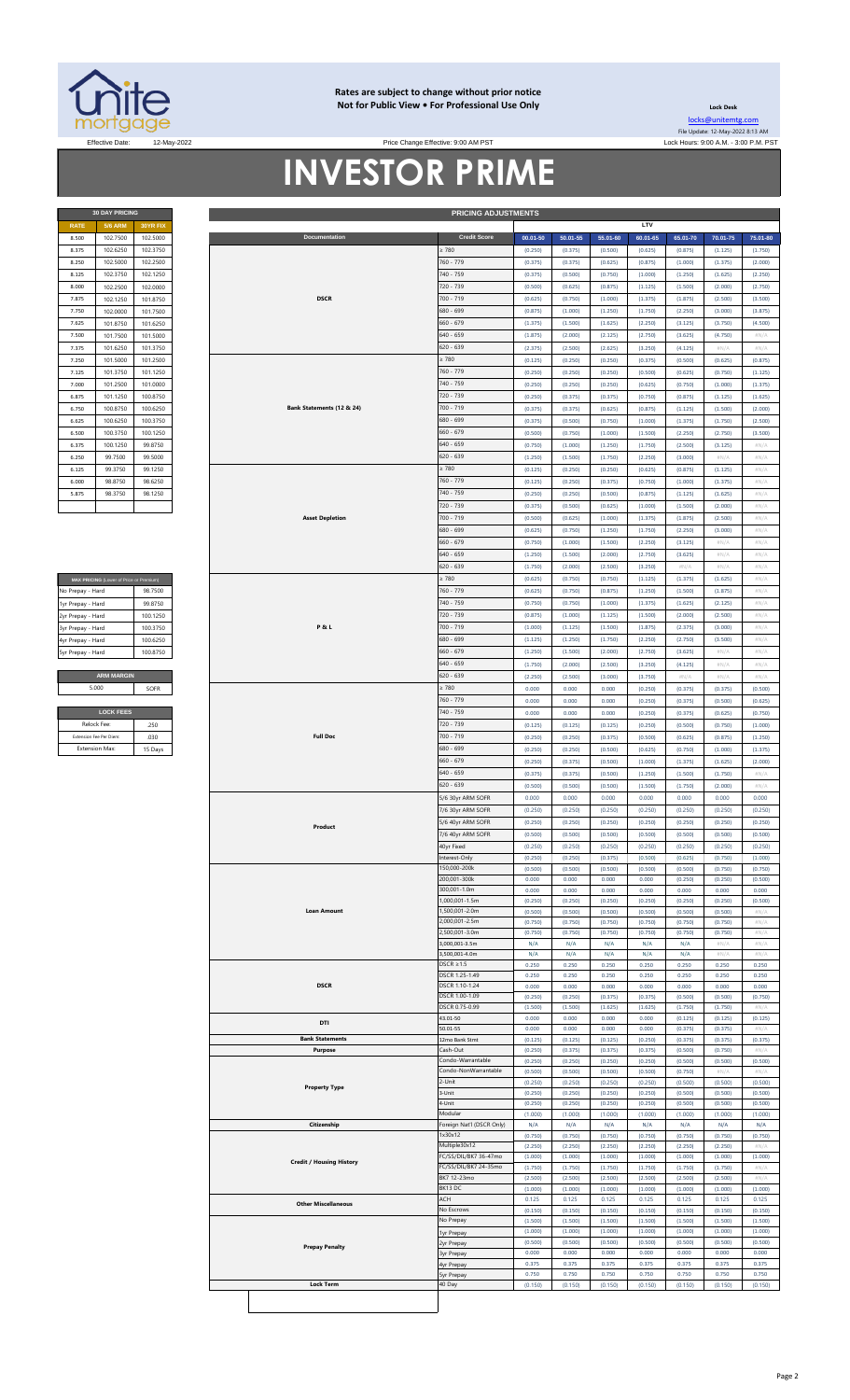

**Rates are subject to change without prior notice Not for Public View • For Professional Use Only Lock Desk**

locks@unitemtg.com File Update: 12-May-2022 8:13 AM Lock Hours: 9:00 A.M. - 3:00 P.M. PST

Effective Date: 12-May-2022 12-May-2022 Price Change Effective: 9:00 AM PST

# **OWNER-OCCUPIED PRIME**

|             | PRIMARY & SECONDARY HOME |                 |
|-------------|--------------------------|-----------------|
| <b>RATE</b> | <b>5/6 ARM</b>           | <b>30YR FIX</b> |
| 8.375       | 103.125                  | 102.875         |
| 8.250       | 103.000                  | 102.750         |
| 8.125       | 102.875                  | 102.625         |
| 8.000       | 102.750                  | 102.500         |
| 7.875       | 102.625                  | 102.375         |
| 7.750       | 102.500                  | 102.250         |
| 7.625       | 102.375                  | 102.125         |
| 7.500       | 102.250                  | 102.000         |
| 7.375       | 102.125                  | 101.875         |
| 7.250       | 102.000                  | 101.750         |
| 7.125       | 101.875                  | 101.625         |
| 7.000       | 101.750                  | 101.500         |
| 6.875       | 101.625                  | 101.375         |
| 6.750       | 101.500                  | 101.250         |
| 6.625       | 101.375                  | 101.125         |
| 6.500       | 101.125                  | 100.875         |
| 6.375       | 100.875                  | 100.625         |
| 6.250       | 100.625                  | 100.375         |
| 6.125       | 100.375                  | 100.125         |
| 6.000       | 100,000                  | 99.750          |
| 5.875       | 99.625                   | 99.375          |
| 5.750       | 99.125                   | 98.875          |
| 5.625       | 98.625                   | 98.375          |
|             |                          |                 |
|             |                          |                 |

**ARM MARGIN** 5.000

| <b>LOCK FEES</b>                        |         |  |  |  |  |
|-----------------------------------------|---------|--|--|--|--|
| Relock Fee:                             | 250     |  |  |  |  |
| <b>Extension Fee Per Diem</b>           | .030    |  |  |  |  |
| <b>Extension Max:</b>                   | 15 Days |  |  |  |  |
|                                         |         |  |  |  |  |
| MAX PRICING (Lower of Price or Premium) |         |  |  |  |  |
| 100,0000                                |         |  |  |  |  |

|       | PRIMARY & SECONDARY HOME                |          |                               |                       |                    |          | <b>PRICING ADJUSTMENTS</b> |                    |                    |                    |          |          |             |
|-------|-----------------------------------------|----------|-------------------------------|-----------------------|--------------------|----------|----------------------------|--------------------|--------------------|--------------------|----------|----------|-------------|
| RATE  | <b>5/6 ARM</b>                          | 30YR FIX |                               |                       |                    |          |                            |                    | LTV                |                    |          |          |             |
| 8.375 | 103.125                                 | 102.875  | <b>Documentation</b>          | <b>Credit Score</b>   | 00.01-50           | 50.01-55 | 55.01-60                   | 60.01-65           | 65.01-70           | 70.01-75           | 75.01-80 | 80.01-85 | 85.01-90    |
| 8.250 | 103.000                                 | 102.750  |                               | $\geq 780$            | 0.000              | 0.000    | 0.000                      | (0.250)            | (0.375)            | (0.375)            | (0.500)  | (0.750)  | (1.125)     |
| 8.125 | 102.875                                 | 102.625  |                               | 760 - 779             | 0.000              | 0.000    | 0.000                      | (0.250)            | (0.375)            | (0.500)            | (0.625)  | (0.875)  | (1.375)     |
| 8.000 | 102.750                                 | 102.500  |                               | 740 - 759             | 0.000              | 0.000    | 0.000                      | (0.250)            | (0.375)            | (0.625)            | (0.750)  | (1.125)  | (1.625)     |
| 7.875 | 102.625                                 | 102.375  |                               | 720 - 739             | (0.125)            | (0.125)  | (0.125)                    | (0.250)            | (0.500)            | (0.750)            | (1.000)  | (1.250)  | (1.875)     |
| 7.750 | 102.500                                 | 102.250  | <b>Full Doc</b>               | 700 - 719             | (0.250)            | (0.250)  | (0.375)                    | (0.500)            | (0.625)            | (0.875)            | (1.250)  | (1.625)  | (2.250)     |
| 7.625 | 102.375                                 | 102.125  |                               | 680 - 699             | (0.250)            | (0.250)  | (0.500)                    | (0.625)            | (0.750)            | (1.000)            | (1.375)  | (2.000)  | #N/A        |
| 7.500 | 102.250                                 | 102.000  |                               | $660 - 679$           | (0.250)            | (0.375)  | (0.500)                    | (1.000)            | (1.375)            | (1.625)            | (2.000)  | (2.750)  | #N/A        |
| 7.375 | 102.125                                 | 101.875  |                               | $640 - 659$           | (0.375)            | (0.375)  | (0.500)                    | (1.250)            | (1.500)            | (1.750)            | (2.250)  | H N/A    | #N/A        |
| 7.250 | 102.000                                 | 101.750  |                               | $620 - 639$           | (0.500)            | (0.500)  | (0.500)                    | (1.500)            | (1.750)            | (2.000)            | (2.500)  | H N/A    | #N/A        |
|       |                                         |          |                               |                       |                    |          |                            |                    |                    |                    |          |          |             |
| 7.125 | 101.875                                 | 101.625  |                               | $\geq 780$            | (0.125)            | (0.250)  | (0.250)                    | (0.375)            | (0.500)            | (0.625)            | (0.875)  | (1.250)  | (2.000)     |
| 7.000 | 101.750                                 | 101.500  |                               | 760 - 779             | (0.250)            | (0.250)  | (0.250)                    | (0.500)            | (0.625)            | (0.750)            | (1.125)  | (1.625)  | (2.375)     |
| 6.875 | 101.625                                 | 101.375  |                               | 740 - 759             | (0.250)            | (0.250)  | (0.250)                    | (0.625)            | (0.750)            | (1.000)            | (1.375)  | (1.875)  | (2.875)     |
| 6.750 | 101.500                                 | 101.250  |                               | 720 - 739             | (0.250)            | (0.375)  | (0.375)                    | (0.750)            | (0.875)            | (1.125)            | (1.625)  | (2.250)  | (3.375)     |
| 6.625 | 101.375                                 | 101.125  | Bank Statement / 1099         | 700 - 719             | (0.375)            | (0.375)  | (0.625)                    | (0.875)            | (1.125)            | (1.500)            | (2.000)  | (2.750)  | (4.000)     |
| 6.500 | 101.125                                 | 100.875  |                               | 680 - 699             | (0.375)            | (0.500)  | (0.750)                    | (1.000)            | (1.375)            | (1.750)            | (2.500)  | (3.500)  | $\#N/\beta$ |
| 6.375 | 100.875                                 | 100.625  |                               | $660 - 679$           | (0.500)            | (0.750)  | (1.000)                    | (1.500)            | (2.250)            | (2.750)            | (3.500)  | (4.250)  | #N/A        |
| 6.250 | 100.625                                 | 100.375  |                               | $640 - 659$           | (0.750)            | (1.000)  | (1.250)                    | (1.750)            | (2.500)            | (3.125)            | (4.000)  | H N/A    | #N/A        |
| 6.125 | 100.375                                 | 100.125  |                               | $620 - 639$           | (1.250)            | (1.500)  | (1.750)                    | (2.250)            | (3.000)            | (3.625)            | $\#N/A$  | H N/A    | #N/A        |
| 6.000 | 100.000                                 | 99.750   |                               | $\geq 780$            | (0.125)            | (0.250)  | (0.250)                    | (0.625)            | (0.875)            | (1.125)            | (1.625)  | H N/A    | #N/A        |
| 5.875 | 99.625                                  | 99.375   |                               | 760 - 779             | (0.125)            | (0.250)  | (0.375)                    | (0.750)            | (1.000)            | (1.375)            | (2.000)  | $\#N/A$  | #N/A        |
| 5.750 | 99.125                                  | 98.875   |                               | 740 - 759             | (0.250)            | (0.250)  | (0.500)                    | (0.875)            | (1.125)            | (1.625)            | (2.375)  | H N/A    | #N/A        |
| 5.625 | 98.625                                  | 98.375   |                               | 720 - 739             | (0.375)            | (0.500)  | (0.625)                    | (1.000)            | (1.500)            | (2.000)            | (2.875)  | $\#N/A$  | #N/A        |
|       |                                         |          | <b>Asset Depletion</b>        | 700 - 719             | (0.500)            | (0.625)  | (1.000)                    | (1.375)            | (1.875)            | (2.500)            | (3.500)  | H N/A    | #N/A        |
|       |                                         |          |                               | 680 - 699             | (0.625)            | (0.750)  | (1.250)                    | (1.750)            | (2.250)            | (3.000)            | (4.500)  | $\#N/A$  | #N/A        |
|       |                                         |          |                               | $660 - 679$           | (0.750)            | (1.000)  | (1.500)                    | (2.250)            | (3.125)            | (4.375)            | $\#N/A$  | H N/A    | #N/A        |
|       |                                         |          |                               | $640 - 659$           | (1.250)            | (1.500)  | (2.000)                    | (2.750)            | (3.625)            | (4.875)            | $\#N/A$  | H N/A    | #N/A        |
|       | <b>ARM MARGIN</b>                       |          |                               | $620 - 639$           | (1.750)            | (2.000)  | (2.500)                    | (3.250)            | (4.125)            | #N/A               | $\#N/A$  | H N/A    | #N/A        |
|       | 5.000                                   | SOFR     |                               | $\geq 780$            | (0.625)            | (0.750)  | (0.750)                    | (1.125)            | (1.375)            | (1.625)            | (2.250)  | #N/A     | #N/A        |
|       |                                         |          |                               | 760 - 779             | (0.625)            | (0.750)  | (0.875)                    | (1.250)            | (1.500)            | (1.875)            | (2.625)  | #N/A     | #N/A        |
|       |                                         |          |                               | 740 - 759             |                    | (0.750)  |                            |                    |                    |                    | (3.000)  | #N/A     | #N/A        |
|       | <b>LOCK FEES</b>                        |          |                               | 720 - 739             | (0.750)<br>(0.875) | (1.000)  | (1.000)<br>(1.125)         | (1.375)<br>(1.500) | (1.625)<br>(2.000) | (2.125)<br>(2.500) | (3.500)  | #N/A     | #N/A        |
|       |                                         |          |                               |                       |                    |          |                            |                    |                    |                    |          |          |             |
|       | Relock Fee:                             | .250     | P & L Only - WVOE             | 700 - 719             | (1.000)            | (1.125)  | (1.500)                    | (1.875)            | (2.375)            | (3.000)            | (4.250)  | #N/A     | #N/A        |
|       | xtension Fee Per Diem                   | .030     |                               | 680 - 699             | (1.125)            | (1.250)  | (1.750)                    | (2.250)            | (2.750)            | (3.500)            | (5.000)  | #N/A     | #N/A        |
|       | <b>Extension Max:</b>                   | 15 Days  |                               | $660 - 679$           | (1.250)            | (1.500)  | (2.000)                    | (2.750)            | (3.625)            | (4.875)            | $\#N/A$  | #N/A     | #N/A        |
|       |                                         |          |                               | $640 - 659$           | (1.750)            | (2.000)  | (2.500)                    | (3.250)            | (4.125)            | (5.375)            | $\#N/A$  | #N/A     | #N/A        |
|       | MAX PRICING (Lower of Price or Premium) |          |                               | $620 - 639$           | (2.250)            | (2.500)  | (3.000)                    | (3.750)            | (4.625)            | #N/A               | #N/A     | #N/A     | #N/A        |
|       | 100.0000                                |          |                               | No Bank Stmt          | 0.000              | 0.000    | 0.000                      | 0.000              | 0.000              | 0.000              | 0.000    | 0.000    | 0.000       |
|       |                                         |          | <b>Bank Statements</b>        |                       |                    |          |                            |                    |                    |                    |          |          |             |
|       |                                         |          |                               | 12mo Bank Stmt        | (0.125)            | (0.125)  | (0.125)                    | (0.250)            | (0.375)            | (0.375)            | (0.375)  | (0.500)  | (0.500)     |
|       |                                         |          |                               | 24mo Bank Stmt        | 0.000              | 0.000    | 0.000                      | 0.000              | 0.000              | 0.000              | 0.000    | 0.000    | 0.000       |
|       |                                         |          |                               | 7/6 30yr ARM SOFR     | (0.250)            | (0.250)  | (0.250)                    | (0.250)            | (0.250)            | (0.250)            | (0.250)  | (0.250)  | (0.250)     |
|       |                                         |          |                               | 5/6 40yr ARM SOFR     | (0.250)            | (0.250)  | (0.250)                    | (0.250)            | (0.250)            | (0.250)            | (0.250)  | (0.250)  | (0.250)     |
|       |                                         |          | Product                       | 7/6 40yr ARM SOFR     | (0.500)            | (0.500)  | (0.500)                    | (0.500)            | (0.500)            | (0.500)            | (0.500)  | (0.500)  | (0.500)     |
|       |                                         |          |                               | 40yr Fixed            | (0.250)            | (0.250)  | (0.250)                    | (0.250)            | (0.250)            | (0.250)            | (0.250)  | (0.250)  | (0.250)     |
|       |                                         |          |                               | Interest-Only         | (0.250)            | (0.250)  | (0.375)                    | (0.500)            | (0.625)            | (0.750)            | (1.000)  | (1.750)  | $\#N/\beta$ |
|       |                                         |          |                               | 150.000-200k          | (0.500)            | (0.500)  | (0.500)                    | (0.500)            | (0.500)            | (0.750)            | (0.750)  | (1.000)  | (1.000)     |
|       |                                         |          |                               | 200,001-300k          | 0.000              | 0.000    | 0.000                      | 0.000              | (0.250)            | (0.250)            | (0.250)  | (0.500)  | (0.500)     |
|       |                                         |          |                               | 300,001-400k          | 0.000              | 0.000    | 0.000                      | 0.000              | 0.000              | 0.000              | 0.000    | (0.500)  | (0.500)     |
|       |                                         |          |                               | 400,001-1,000,000     | 0.000              | 0.000    | 0.000                      | 0.000              | 0.000              | 0.000              | 0.000    | 0.000    | 0.000       |
|       |                                         |          | <b>Loan Amount</b>            | 1,000,001-1.5m        | (0.250)            | (0.250)  | (0.250)                    | (0.250)            | (0.250)            | (0.250)            | (0.250)  | (0.250)  | (0.250)     |
|       |                                         |          |                               | 1,500,001-2.0m        | (0.500)            | (0.500)  | (0.500)                    | (0.500)            | (0.500)            | (0.500)            | (0.500)  | H N/A    | #N/A        |
|       |                                         |          |                               | 2,000,001-2.5m        | (0.750)            | (0.750)  | (0.750)                    | (0.750)            | (0.750)            | (0.750)            | (0.750)  | H N/A    | #N/A        |
|       |                                         |          |                               | 2,500,001-3.0m        | (0.750)            | (0.750)  | (0.750)                    | (0.750)            | (0.750)            | (0.750)            | (0.750)  | H N/A    | #N/A        |
|       |                                         |          |                               | 3,000,001-3.5m        | N/A                | N/A      | N/A                        | N/A                | N/A                | N/A                | $\#N/A$  | H N/A    | #N/A        |
|       |                                         |          |                               | 43.01-50              | 0.000              | 0.000    | 0.000                      | 0.000              | 0.000              | (0.125)            | (0.125)  | (0.125)  | (0.125)     |
|       |                                         |          | DTI                           | 50.01-55              | 0.000              | 0.000    | 0.000                      | 0.000              | 0.000              | (0.375)            | (0.375)  | H N/A    | #N/A        |
|       |                                         |          | Cash Out                      |                       | (0.250)            | (0.375)  | (0.375)                    | (0.375)            | (0.500)            | (0.750)            | (1.250)  | H N/A    | #N/A        |
|       |                                         |          | <b>Second Home</b>            |                       | (0.500)            | (0.500)  | (0.500)                    | (0.500)            | (0.500)            | (0.500)            | (0.500)  | H N/A    | #N/A        |
|       |                                         |          | Geographical                  | Non-CA                | 0.250              | 0.250    | 0.250                      | 0.250              | 0.250              | 0.250              | 0.250    | 0.250    | 0.250       |
|       |                                         |          |                               |                       |                    |          | (0.250)                    |                    |                    |                    | (0.500)  |          |             |
|       |                                         |          |                               | Condo-Warrantable     | (0.250)            | (0.250)  |                            | (0.250)            | (0.500)            | (0.500)            |          | (0.500)  | #N/A        |
|       |                                         |          |                               | Condo-NonWarrantable  | (0.500)            | (0.500)  | (0.500)                    | (0.500)            | (0.750)            | (0.750)            | $\#N/A$  | H N/A    | #N/A        |
|       |                                         |          |                               | 2-Unit                | (0.250)            | (0.250)  | (0.250)                    | (0.250)            | (0.500)            | (0.500)            | (0.500)  | (0.750)  | #N/A        |
|       |                                         |          | <b>Property Type</b>          | 3-Unit                | (0.250)            | (0.250)  | (0.250)                    | (0.250)            | (0.500)            | (0.500)            | (0.500)  | (0.750)  | #N/A        |
|       |                                         |          |                               | 4-Unit                | (0.250)            | (0.250)  | (0.250)                    | (0.250)            | (0.500)            | (0.500)            | (0.500)  | (0.750)  | #N/A        |
|       |                                         |          |                               | Modular               | (1.000)            | (1.000)  | (1.000)                    | (1.000)            | (1.000)            | (1.000)            | (1.000)  | H N/A    | #N/A        |
|       |                                         |          |                               | Rural                 | (1.000)            | (1.000)  | (1.000)                    | (1.000)            | (1.000)            | (1.000)            | $\#N/A$  | H N/A    | #N/A        |
|       |                                         |          |                               | 1x30x12               | (0.750)            | (0.750)  | (0.750)                    | (0.750)            | (0.750)            | (0.750)            | (0.750)  | (1.000)  | (1.000)     |
|       |                                         |          |                               | Multiple30x12         | (2.250)            | (2.250)  | (2.250)                    | (2.250)            | (2.250)            | (2.250)            | (2.500)  | (2.500)  | #N/A        |
|       |                                         |          |                               | FC/SS/DIL/BK7 36-47mo | (1.000)            | (1.000)  | (1.000)                    | (1.000)            | (1.000)            | (1.000)            | (1.000)  | (1.000)  | (1.000)     |
|       |                                         |          | <b>Credit/Housing History</b> | FC/SS/DIL/BK7 24-35mo | (1.750)            | (1.750)  | (1.750)                    | (1.750)            | (1.750)            | (1.750)            | (1.750)  | (1.750)  | #N/A        |
|       |                                         |          |                               | BK7 12-23mo           | (2.500)            | (2.500)  | (2.500)                    | (2.500)            | (2.500)            | (2.500)            | (2.500)  | (2.500)  | #N/A        |
|       |                                         |          |                               | BK13 DC               | (1.000)            | (1.000)  | (1.000)                    | (1.000)            | (1.000)            | (1.000)            | (1.000)  | (1.000)  | (1.000)     |
|       |                                         |          |                               | ACH                   | 0.125              | 0.125    | 0.125                      | 0.125              | 0.125              | 0.125              | 0.125    | 0.125    | 0.125       |
|       |                                         |          | <b>Misccellaneous</b>         | No Escrows (No HPML)  | (0.150)            | (0.150)  | (0.150)                    | (0.150)            | (0.150)            | (0.150)            | (0.150)  | (0.150)  | (0.150)     |
|       |                                         |          | <b>Lock Term</b>              | 40 Day                | (0.150)            | (0.150)  | (0.150)                    | (0.150)            | (0.150)            | (0.150)            | (0.150)  | (0.150)  | (0.150)     |
|       |                                         |          |                               |                       |                    |          |                            |                    |                    |                    |          |          |             |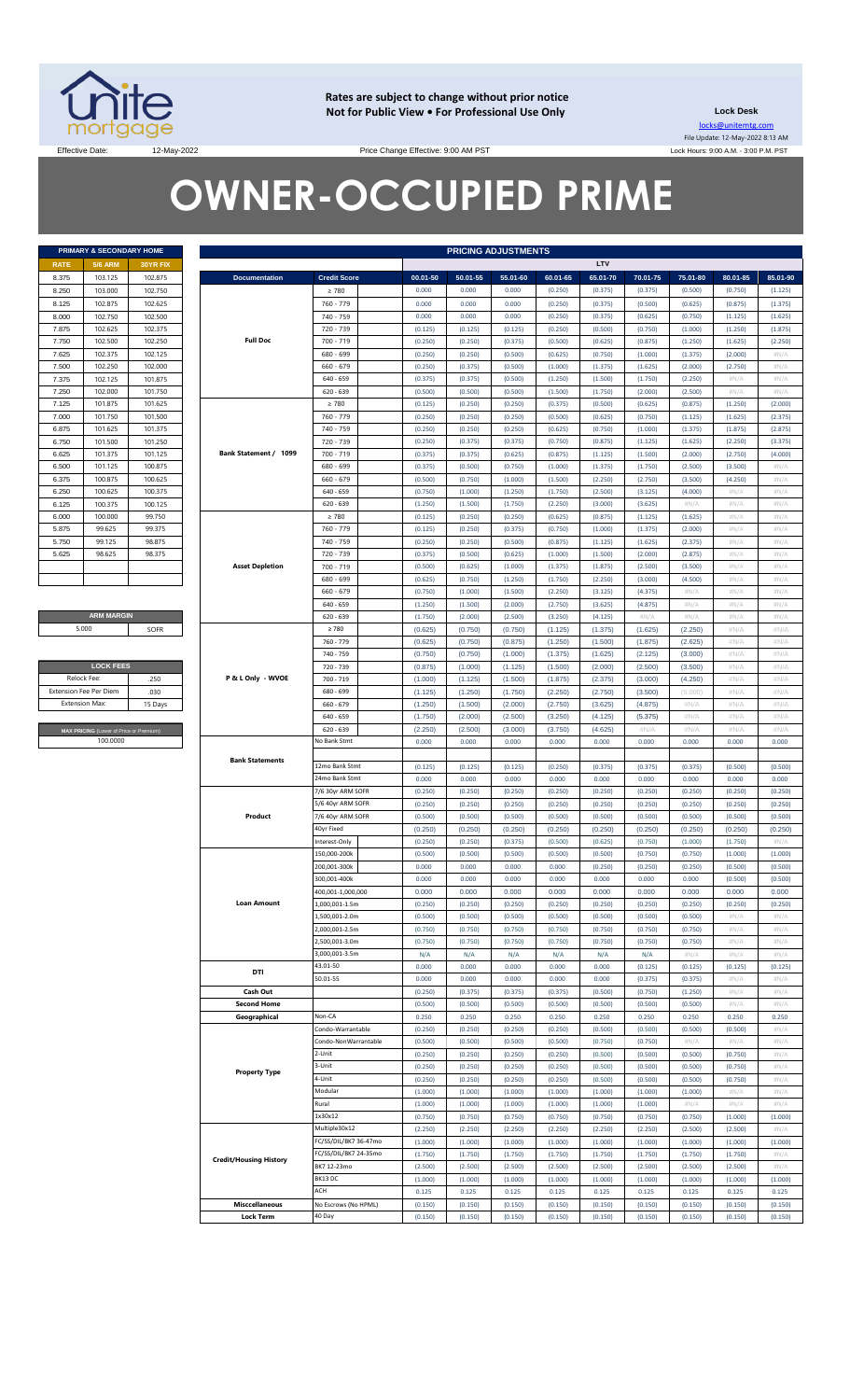

#### [V](https://unitemortgage.com/)isit: https://unitemortgage.com

The pricing engine is the Formal price given, please access it through: **Quick Pricer:** [https://un](https://unitemortgage.com/broker-resources/price-my-loan/)itemortgage.com/broker-resources/price-my-loan/

### **CALL US TODAY: 800-777-1207**

#### **ITIN PRODUCTS AND PRICING**

#### **ITIN PRIME LOANS**

#### **All Pricing is Par all adjustments are Rate adjusments.**

| 30 Year Fixed                                                            |        |        |        |        |        |        |
|--------------------------------------------------------------------------|--------|--------|--------|--------|--------|--------|
| Credit / LTV up to 60% 60.01-65% 65.01-70% 70.01-75% 75.01-80% 80.01-85% |        |        |        |        |        |        |
| > 720                                                                    | 5.875% | 6.125% | 6.250% | 6.500% | 6.750% | 7.125% |
| $700 - 719$                                                              | 6.125% | 6.250% | 6.375% | 6.625% | 6.875% | 7.250% |
| $690 - 699$                                                              | 6.250% | 6.375% | 6.625% | 6.750% | 7.250% | 7.375% |
| $680 - 699$                                                              | 6.250% | 6.375% | 6.625% | 6.750% | 7.250% |        |

|                 | **Rate Adjustments**          |        |              |                       |           |
|-----------------|-------------------------------|--------|--------------|-----------------------|-----------|
|                 | SFOO (detached)               | 0.000% |              | 15 year               | $-0.250%$ |
| <b>Property</b> | 2nd Home (detached)           | 0.000% | Loan         | 20 year               | $-0.125%$ |
| <b>Type</b>     | Condo/Townhome                | 0.500% | <b>Term</b>  | 25 year               | 0.000%    |
|                 | (Attached, No Highrises)      |        |              | 30 year               | 0.000%    |
|                 | \$75,000 - \$647,200          | 0.000% | <b>Other</b> | Profit & Loss         | 0.250%    |
| <b>Size</b>     | Loan<br>\$647,201 - \$750,000 | 0.150% |              | <b>Bank Statement</b> | 0.250%    |
|                 | \$750,001 - \$1,250,000       | 0.300% |              | Cash Out Refi*        | 0.500%    |

| <b>LTV Parameters</b>                                                                                               | <b>LTV Limits</b> | <b>LTV Limits</b> |  |  |  |  |
|---------------------------------------------------------------------------------------------------------------------|-------------------|-------------------|--|--|--|--|
| $$10,000 - $647,200$                                                                                                | Max 85%*          | Max 85%*          |  |  |  |  |
| \$647.201 - \$750.000                                                                                               | Max 80%           | Max 80%           |  |  |  |  |
| \$750.001 - \$1.250.000                                                                                             | Max 75%           | Max 75%           |  |  |  |  |
| 2nd Home/Condo/Townhome<br>$\alpha$ <sup>r</sup><br><b>Any Gift Funds</b>                                           | Max 80%           | Max 80%           |  |  |  |  |
| *Max 85% in CA, CT, IL, NJ, and NY<br>C3 or better property Condition.<br>3 months reserves required (80.01% - 85%) |                   |                   |  |  |  |  |

| Cash Out Refinance* (Not Available in TX) |         |  |  |  |  |
|-------------------------------------------|---------|--|--|--|--|
| $$100.000 - $647.200$                     | Max 75% |  |  |  |  |
| \$647.201 - \$750.000                     | Max 75% |  |  |  |  |
| $$750.001 - $1.250.000$                   | Max 70% |  |  |  |  |

No bankruptcy, foreclosure, or short sale within 4 years. View our requirements to see criteria to obtain a specific LTV.

#### **ITIN NON PRIME LOANS**

| <b>30 Year Fixed Rates</b> |           |           |           |           |                   |  |  |  |  |  |  |
|----------------------------|-----------|-----------|-----------|-----------|-------------------|--|--|--|--|--|--|
| Credit / LTV               | up to 60% | 60.01-65% | 65.01-70% | 70.01-75% | 75.01-80%         |  |  |  |  |  |  |
| >740                       | 6.125%    | 6.250%    | 6.375%    | 6.750%    | 6.990%            |  |  |  |  |  |  |
| 720 - 739                  | 6.250%    | 6.375%    | 6.750%    | 6.875%    | 7.125%            |  |  |  |  |  |  |
| $700 - 719$                | 6.375%    | 6.750%    | 6.875%    | 6.990%    | 7.250%            |  |  |  |  |  |  |
| 680 - 699                  | 6.750%    | 6.875%    | 6.990%    | 7.125%    | 7.375%            |  |  |  |  |  |  |
| 660 - 679                  | 6.875%    | 6.990%    | 7.125%    | 7.250%    | 7.500%            |  |  |  |  |  |  |
| 640 - 659                  | 7.500%    | 7.625%    | 7.750%    | 7.875%    |                   |  |  |  |  |  |  |
| 620 - 639                  | 8.125%    | 8.250%    | 8.375%    | 8.500%    | <b>Floor Rate</b> |  |  |  |  |  |  |
| No Score                   | 8.500%    | 8.625%    | 8.750%    | 8.875%    | 5.450%            |  |  |  |  |  |  |
| $600 - 619$                | 9.250%    | 9.375%    | 9.500%    | 9.625%    |                   |  |  |  |  |  |  |

|                                   | **'Rate Adjustments**  |           |                              |                       |           |
|-----------------------------------|------------------------|-----------|------------------------------|-----------------------|-----------|
|                                   | SFOO/2nd Home          | 0.000%    | <b>Loan Size</b>             | \$50,000 - \$74,999   | 1.000%    |
| Property                          | Condo/Townhome -       | 0.500%    | (Min. 640)<br>credit if Ioan | \$75,000 - \$647,200  | 0.000%    |
| Note:                             | Attached               |           | $>$ \$510,400)               | \$647,201 - \$750,000 | 0.350%    |
| <b>Highrises not</b><br>eligible. | Multi Family 2-4 units | 0.500%    |                              | < 15 Year Term        | $-0.375%$ |
|                                   | Mobile on Land         | 1.000%    | <b>Term</b>                  | 20 Year Term          | $-0.125%$ |
|                                   | Vacant Land            | <b>NA</b> |                              | > 25 Year Term        | 0.000%    |
|                                   | Owner Occupied         | $0.000\%$ |                              | $LTV < 50\%$          | $-0.125%$ |
| Occupancy                         |                        |           | Other                        | Full Doc              | 0.000%    |
|                                   | Non-Owner              | 1.000%    |                              | All Alternative Doc   | 0.250%    |
|                                   | Occupied (NOO)         |           |                              | Cash-Out Refi*        | 0.500%    |

| <b>LTV Parameters</b>                     | <b>LTV Limits</b> |
|-------------------------------------------|-------------------|
| \$50,000 - \$74,999                       | 70%               |
| \$75,000 - \$647,200                      | 80%               |
| \$647,201 - \$750,000 (> 640 credit)      | 75%               |
| Condo / Townhome / 2nd Home               | 75%               |
| <b>Investment property / Multi-Family</b> | 70%               |
|                                           |                   |

ed 0X30 housing history for 6 months To Qualify for 75.01%

Cash Out Refinance ( $\geq$  640 Credit Min) (Not Available in TX)

| $$100.000 - $647.200$ | Max 75% |
|-----------------------|---------|
| \$647.201 - \$750.000 | Max 70% |
|                       |         |

| <b>Max Term</b>                       |          |
|---------------------------------------|----------|
| Double Wide Mobile Home               | 20 years |
| NOO <75%                              | 20 years |
| $NOO > = 75,000$                      | 25 Years |
| SF/2nd Home/Condo/Townhome<\$75,000   | 25 Years |
| SF/2nd Home/Condo/Townhome >=\$75,000 | 30 Years |
|                                       |          |
| <b>LIW</b>                            | \$1,795  |

\*If cash-out >\$2,000 after loan payoff, closing costs, and prepaids. Cash-Out Refis not available in TX. High-cost mortgages (12 CFR 1026.32) are ineligible for purchase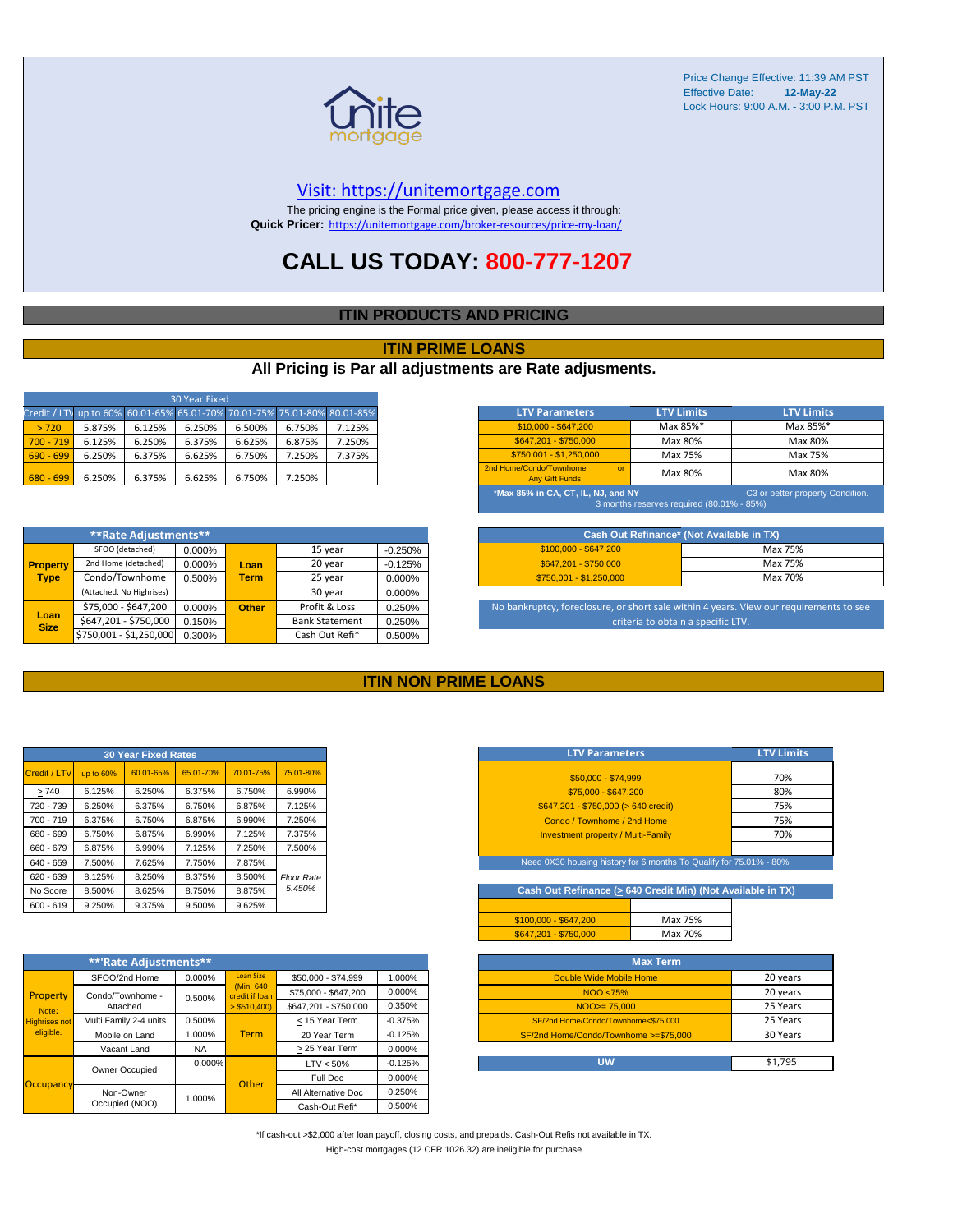



### [V](https://unitemortgage.com/)isit: https://unitemortgage.com

The pricing engine is the Formal price given, please access it through:

**Quick Pricer:** [https://un](https://unitemortgage.com/broker-resources/price-my-loan/)itemortgage.com/broker-resources/price-my-loan/

### **CALL US TODAY: 800-777-1207**

#### **CONVENTIONAL PRODUCTS AND PRICING**

|       |         |                             |         |                      |                             |         | <b>CONFORMING LOANS</b> |                             |         |         |         |                      |         |                             |         |
|-------|---------|-----------------------------|---------|----------------------|-----------------------------|---------|-------------------------|-----------------------------|---------|---------|---------|----------------------|---------|-----------------------------|---------|
|       |         | <b>DU CONF CONV 30 YEAR</b> |         |                      | <b>DU CONF CONV 20 YEAR</b> |         |                         | <b>DU CONF CONV 15 YEAR</b> |         |         |         |                      |         | <b>DU CONF CONV 10 YEAR</b> |         |
| Rate  | 10 Day  | 25 Day                      | 40 Day  | Rate                 | 10 Day                      | 25 Day  | 40 Day                  | Rate                        | 10 Day  | 25 Day  | 40 Day  | Rate                 | 10 Day  | 25 Day                      | 40 Dav  |
| 6.000 | (4.375) | (4.250)                     | (4.125) | 6.000                | (4.125)                     | (4.000) | (3.875)                 | 5.125                       | (2.875) | (2.750) | (2.625) | 5.125                | (2.500) | (2.375)                     | (2.250) |
| 5.875 | (4.000) | (3.875)                     | (3.750) | 5.875                | (3.875)                     | (3.750) | (3.625)                 | 5.000                       | (2.750) | (2.625) | (2.500) | 5.000                | (2.375) | (2.250)                     | (2.125) |
| 5.750 | (3.500) | (3.375)                     | (3.250) | 5.750                | (3.500)                     | (3.375) | (3.250)                 | 4.875                       | (2.625) | (2.500) | (2.375) | 4.875                | (2.125) | (2.000)                     | (1.875) |
| 5.625 | (3.125) | (3.000)                     | (2.875) | 5.625                | (3.375)                     | (3.250) | (3.125)                 | 4.750                       | (2.250) | (2.125) | (2.000) | 4.750                | (1.875) | (1.750)                     | (1.625) |
| 5.500 | (2.750) | (2.625)                     | (2.500) | 5.500                | (3.250)                     | (3.125) | (3.000)                 | 4.625                       | (2.000) | (1.875) | (1.750) | 4.625                | (1.750) | (1.625)                     | (1.500) |
| 5.375 | (2.375) | (2.250)                     | (2.125) | 5.375                | (2.750)                     | (2.625) | (2.500)                 | 4.500                       | (1.750) | (1.625) | (1.500) | 4.500                | (1.500) | (1.375)                     | (1.250) |
| 5.250 | (1.875) | (1.750)                     | (1.625) | 5.250                | (2.375)                     | (2.250) | (2.125)                 | 4.375                       | (1.375) | (1.250) | (1.125) | 4.375                | (1.375) | (1.250)                     | (1.125) |
| 5.125 | (1.750) | (1.625)                     | (1.500) | 5.125                | (2.500)                     | (2.375) | (2.250)                 | 4.250                       | (0.875) | (0.750) | (0.625) | 4.250                | (1.125) | (1.000)                     | (0.875) |
| 5.000 | (1.375) | (1.250)                     | (1.125) | 5.000                | (2.250)                     | (2.125) | (2.000)                 | 4.125                       | (0.750) | (0.625) | (0.500) | 4.125                | (1.750) | (1.625)                     | (1.500) |
| 4.875 | (0.750) | (0.625)                     | (0.500) | 4.875                | (1.875)                     | (1.750) | (1.625)                 | 4.000                       | (0.250) | (0.125) | 0.000   | 4.000                | (1.250) | (1.125)                     | (1.000) |
| 4.750 | (0.125) | 0.000                       | 0.125   | 4.750                | (1.375)                     | (1.250) | (1.125)                 | 3.875                       | 0.250   | 0.375   | 0.500   | 3.875                | (0.750) | (0.625)                     | (0.500) |
| 4.625 | 0.250   | 0.375                       | 0.500   | 4.625                | (0.875)                     | (0.750) | (0.625)                 | 3.750                       | 0.875   | 1.000   | 1.125   | 3.750                | (0.250) | (0.125)                     | 0.000   |
|       |         |                             |         |                      |                             |         |                         |                             |         |         |         |                      |         |                             |         |
|       |         | LP CONF CONV 30 YEAR        |         | LP CONF CONV 20 YEAR |                             |         | LP CONF CONV 15 YEAR    |                             |         |         |         | LP CONF CONV 10 YEAR |         |                             |         |
| Rate  | 10 Dav  | 25 Dav                      | 40 Day  | Rate                 | 10 Dav                      | 25 Dav  | 40 Dav                  | Rate                        | 10 Dav  | 25 Dav  | 40 Dav  | Rate                 | 10 Dav  | 25 Dav                      | 40 Dav  |
| 6.250 | (3.875) | (3.750)                     | (3.625) | 6.000                | (4.000)                     | (3.875) | (3.750)                 | 5.125                       | (2.750) | (2.625) | (2.500) | 5.125                | (2.375) | (2.250)                     | (2.125) |
| 6.125 | (4.375) | (4.250)                     | (4.125) | 5.875                | (3.625)                     | (3.500) | (3.375)                 | 5.000                       | (2.625) | (2.500) | (2.375) | 5.000                | (2.250) | (2.125)                     | (2.000) |
| 6.000 | (4.125) | (4.000)                     | (3.875) | 5.750                | (3.250)                     | (3.125) | (3.000)                 | 4.875                       | (2.375) | (2.250) | (2.125) | 4.875                | (2.000) | (1.875)                     | (1.750) |
| 5.875 | (3.750) | (3.625)                     | (3.500) | 5.625                | (3.250)                     | (3.125) | (3.000)                 | 4.750                       | (2.125) | (2.000) | (1.875) | 4.750                | (1.625) | (1.500)                     | (1.375) |
| 5.750 | (3.375) | (3.250)                     | (3.125) | 5.500                | (3.125)                     | (3.000) | (2.875)                 | 4.625                       | (1.750) | (1.625) | (1.500) | 4.625                | (1.500) | (1.375)                     | (1.250) |
| 5.625 | (2.875) | (2.750)                     | (2.625) | 5.375                | (2.625)                     | (2.500) | (2.375)                 | 4.500                       | (1.625) | (1.500) | (1.375) | 4.500                | (1.375) | (1.250)                     | (1.125) |
| 5.500 | (2.625) | (2.500)                     | (2.375) | 5.250                | (2.250)                     | (2.125) | (2.000)                 | 4.375                       | (1.125) | (1.000) | (0.875) | 4.375                | (1.000) | (0.875)                     | (0.750) |
| 5.375 | (2.250) | (2.125)                     | (2.000) | 5.125                | (2.375)                     | (2.250) | (2.125)                 | 4.250                       | (0.750) | (0.625) | (0.500) | 4.250                | (0.625) | (0.500)                     | (0.375) |
| 5.250 | (1.875) | (1.750)                     | (1.625) | 5.000                | (2.000)                     | (1.875) | (1.750)                 | 4.125                       | (0.250) | (0.125) | 0.000   | 4.125                | (0.500) | (0.375)                     | (0.250) |
| 5.125 | (1.625) | (1.500)                     | (1.375) | 4.875                | (1.625)                     | (1.500) | (1.375)                 | 4.000                       | 0.125   | 0.250   | 0.375   | 4.000                | (0.500) | (0.375)                     | (0.250) |
| 5.000 | (1.250) | (1.125)                     | (1.000) | 4.750                | (1.250)                     | (1.125) | (1.000)                 | 3.875                       | 0.375   | 0.500   | 0.625   | 3.875                | 0.000   | 0.125                       | 0.250   |
| 4.875 | (0.625) | (0.500)                     | (0.375) | 4.625                | (0.750)                     | (0.625) | (0.500)                 | 3.750                       | 0.875   | 1.000   | 1.125   | 3.750                | 0.500   | 0.625                       | 0.750   |

#### **HIGH BALANCE CONFORMING**

| <b>DU HIGH BALANCE 30 YEAR</b> |         |         | <b>DU HIGH BALANCE 15 YEAR</b> |       |               | <b>DU HIGH BALANCE 20 YEAR</b> |         |      | <b>DU HIGH BALANCE 10 YEAR</b> |               |        |      |               |          |               |
|--------------------------------|---------|---------|--------------------------------|-------|---------------|--------------------------------|---------|------|--------------------------------|---------------|--------|------|---------------|----------|---------------|
| Rate                           | 10 Day  | 25 Day  | 40 Day                         | Rate  | <b>10 Day</b> | 25 Day                         | 40 Day  | Rate | <b>10 Day</b>                  | <b>25 Day</b> | 40 Day | Rate | <b>10 Day</b> | $25$ Day | <b>40 Day</b> |
| 6.250                          | (2.875) | (2.750) | (2.625)                        | 5.250 | (1.500)       | (1.375)                        | (1.250) |      |                                |               |        |      |               |          |               |
| 6.125                          | (3.000) | (2.875) | (2.750)                        | 5.125 | (1.750)       | (1.625)                        | (1.500) |      |                                |               |        |      |               |          |               |
| 6.000                          | (2.625) | (2.500) | (2.375)                        | 5.000 | (1.625)       | (1.500)                        | (1.375) |      |                                |               |        |      |               |          |               |
| 5.875                          | (2.375) | (2.250) | (2.125)                        | 4.875 | (1.250)       | (1.125)                        | (1.000) |      |                                |               |        |      |               |          |               |
| 5.750                          | (2.000) | (1.875) | (1.750)                        | 4.750 | (0.875)       | (0.750)                        | (0.625) |      |                                |               |        |      |               |          |               |
| 5.625                          | (2.000) | (1.875) | (1.750)                        | 4.625 | (0.875)       | (0.750)                        | (0.625) |      | <b>UCLE</b>                    |               |        |      | U<br>崎        | E        |               |
| 5.500                          | (1.750) | (1.625) | (1.500)                        | 4.500 | (0.750)       | (0.625)                        | (0.500) |      |                                |               |        |      |               |          |               |
| 5.375                          | (1.375) | (1.250) | (1.125)                        | 4.375 | (0.250)       | (0.125)                        | 0.000   |      |                                |               |        |      |               |          |               |
| 5.250                          | (1.000) | (0.875) | (0.750)                        | 4.250 | 0.125         | 0.250                          | 0.375   |      |                                |               |        |      |               |          |               |
| 5.125                          | (0.250) | (0.125) | 0.000                          | 4.125 | 0.625         | 0.750                          | 0.875   |      |                                |               |        |      |               |          |               |
| 5.000                          | 0.000   | 0.125   | 0.250                          | 4.000 | L.500         | 1.625                          | 1.750   |      |                                |               |        |      |               |          |               |
| 4.875                          | 0.500   | 0.625   | 0.750                          | 3.875 | 875           | 2.000                          | 2.125   |      |                                |               |        |      |               |          |               |

Agency Underwriting Fee: \$ 1,095 \* NJ and WA Origination Fee \$1,195 \* NC Commitment Fee \$1,195



**MAX NET PRICING IS 104.000 HIGH BALANCE MAX NET PRICING IS 103.000 Rates and pricing are subject to change without notice.** All Rights Reserved. 05.2022 This document is limited to current Unite Mortgage Wholesale Lending Solutions, and should not be intended as legal advice, legal opinion, or any other advice on specific facts or circumstances. Such policy and practice ar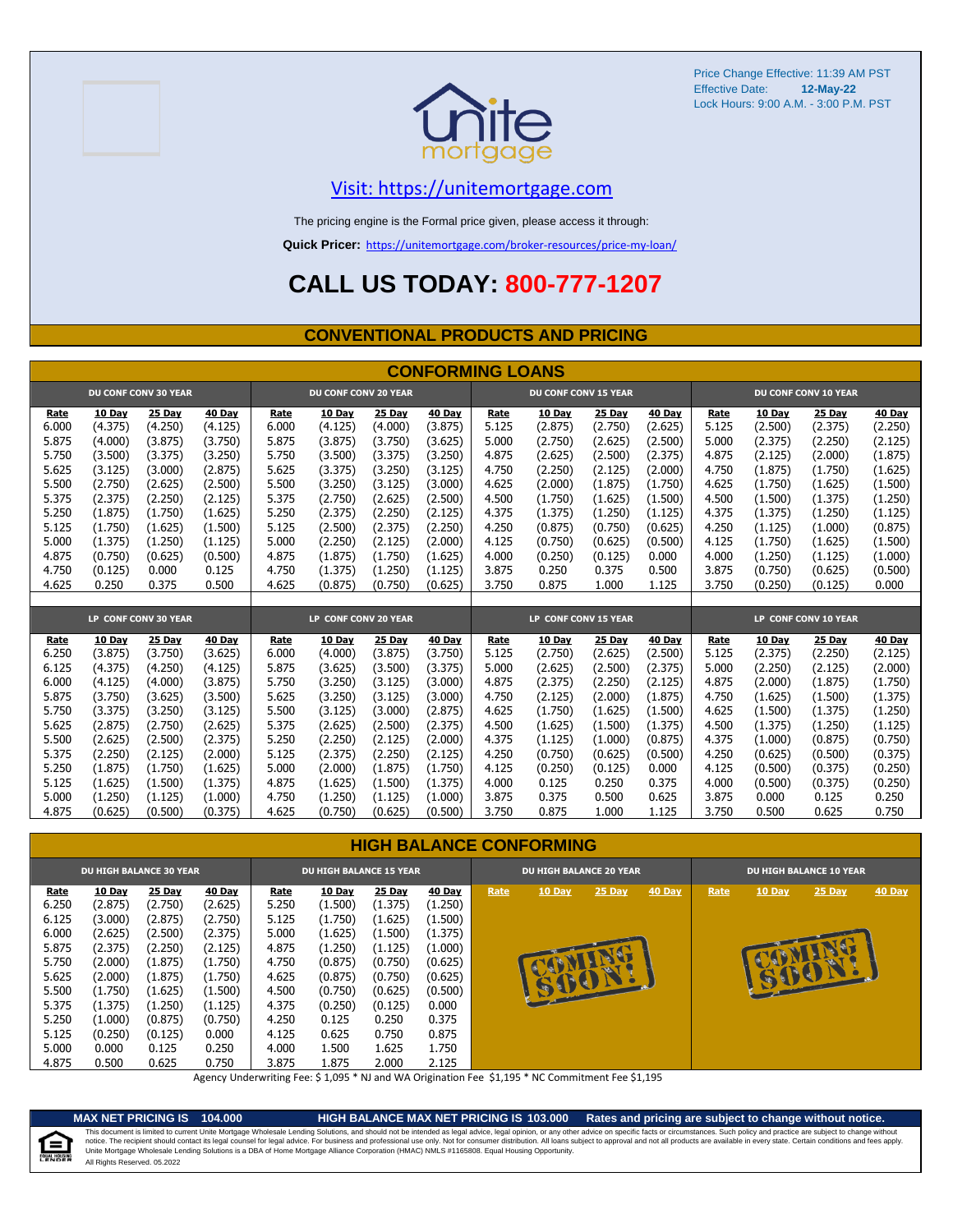



#### [V](https://unitemortgage.com/)isit: https://unitemortgage.com

The pricing engine is the Formal price given, please access it through:

**Quick Pricer:** [https://un](https://unitemortgage.com/broker-resources/price-my-loan/)itemortgage.com/broker-resources/price-my-loan/

## **CALL US TODAY: 800-777-1207**

|       | <b>HOME AFFORDABLE PRODUCTS</b>                                  |               |               |       |                                 |         |         |       |                                      |         |               |      |                          |
|-------|------------------------------------------------------------------|---------------|---------------|-------|---------------------------------|---------|---------|-------|--------------------------------------|---------|---------------|------|--------------------------|
|       | <b>DU HOMEREADY 30 YEAR</b><br>DU HOMEREADY HIGH BALANCE 30 YEAR |               |               |       | <b>LP HOME POSSIBLE 30 YEAR</b> |         |         |       | LP HOME COOLDIE HIGH VAL ANT 30 TEAR |         |               |      |                          |
| Rate  | 25 Day                                                           | <b>40 Day</b> | <b>55 Day</b> | Rate  | 25 Day                          | 40 Day  | 55 Day  | Rate  | <b>25 Day</b>                        | 40 Day  | <b>55 Day</b> | Rate | <b>CEPTER</b><br>$4$ Day |
| 6.000 | (4.000)                                                          | (3.875)       | (3.750)       | 6.125 | (2.375)                         | (2.250) | (2.125) | 6.000 | (4.125)                              | (4.000) | (3.875)       |      |                          |
| 5.875 | (3.625)                                                          | (3.500)       | (3.375)       | 6.000 | (2.250)                         | (2.125) | (2.000) | 5.875 | (3.750)                              | (3.625) | (3.500)       |      |                          |
| 5.750 | (3.125)                                                          | (3.000)       | (2.875)       | 5.875 | (2.125)                         | (2.000) | (1.875) | 5.750 | (3.250)                              | (3.125) | (3.000)       |      |                          |
| 5.625 | (2.875)                                                          | (2.750)       | (2.625)       | 5.750 | (2.250)                         | (2.125) | (2.000) | 5.625 | (3.000)                              | (2.875) | (2.750)       |      |                          |
| 5.500 | (2.625)                                                          | (2.500)       | (2.375)       | 5.625 | (1.875)                         | (1.750) | (1.625) | 5.500 | (2.625)                              | (2.500) | (2.375)       |      |                          |
| 5.375 | (2.125)                                                          | (2.000)       | (1.875)       | 5.500 | (1.500)                         | (1.375) | (1.250) | 5.375 | (2.250)                              | (2.125) | (2.000)       |      | 15001                    |
| 5.250 | (1.625)                                                          | (1.500)       | (1.375)       | 5.375 | (1.125)                         | (1.000) | (0.875) | 5.250 | (1.750)                              | (1.625) | (1.500)       |      |                          |
| 5.125 | (1.625)                                                          | (1.500)       | (1.375)       | 5.250 | (0.750)                         | (0.625) | (0.500) | 5.125 | (1.625)                              | (1.500) | (1.375)       |      |                          |
| 5.000 | (1.125)                                                          | (1.000)       | (0.875)       | 5.125 | (0.250)                         | (0.125) | 0.000   | 5.000 | (1.250)                              | (1.125) | (1.000)       |      |                          |
| 4.875 | (0.500)                                                          | (0.375)       | (0.250)       | 5.000 | 0.125                           | 0.250   | 0.375   | 4.875 | (0.625)                              | (0.500) | (0.375)       |      |                          |

| <b>HOME READY AND HOMEPOSSIBLE CAP LIMITS</b>      |      |       |                                                                                       |      |      |       |       |       |              |  |
|----------------------------------------------------|------|-------|---------------------------------------------------------------------------------------|------|------|-------|-------|-------|--------------|--|
|                                                    |      |       | LTV <=60 60.01 - 65 65.01 - 70 70.01 - 75 75.01 - 80 80.01 - 85 85.01 - 90 90.01 - 95 |      |      |       |       |       | $95.01 - 97$ |  |
| HomeReady/Home Possible FICO >=680 Adjustment Caps | .500 | 1.500 | .500                                                                                  | .500 | .500 | 0.000 | 0.000 | 0.000 | 0.000        |  |
| HomeReady/Home Possible FICO <680 Adjustment Caps  | .500 | 1.500 | .500                                                                                  | .500 | .500 | .500  | .500  | .500  | 1.500        |  |

Agency Underwriting Fee: \$ 1,095 \* NJ and WA Origination Fee \$1,195 \* NC Commitment Fee \$1,195

E

**MAX NET PRICING IS 104.000 HIGH BALANCE MAX NET PRICING IS 103.000 Rates and pricing are subject to change without notice.**

All Rights Reserved. 05.2022 This document is limited to current Unite Mortgage Wholesale Lending Solutions, and should not be intended as legal advice, legal opinion, or any other advice on specific facts or circumstances. Such policy and practice ar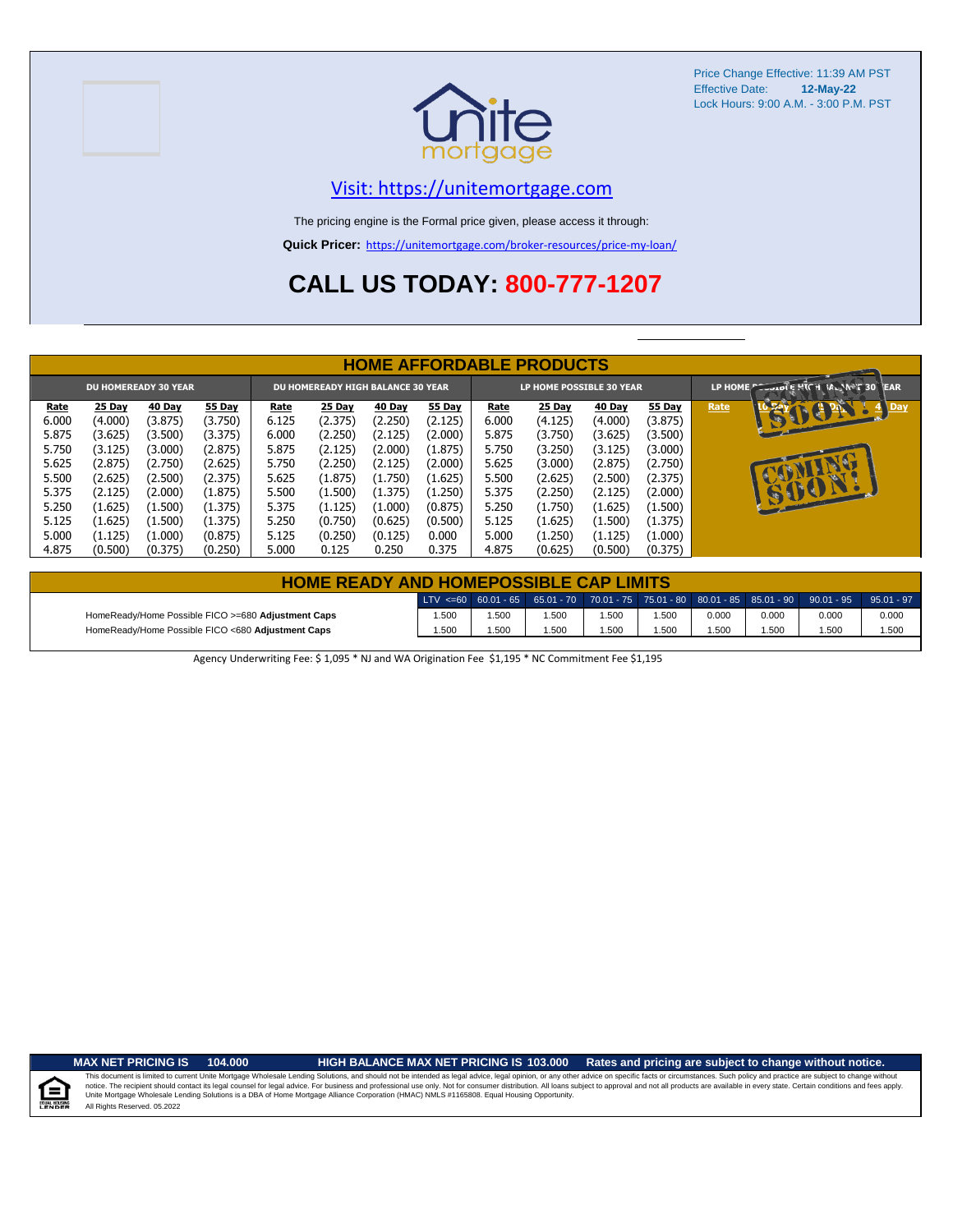



### [V](https://unitemortgage.com/)isit: https://unitemortgage.com

The pricing engine is the Formal price given, please access it through:

**Quick Pricer:** [https://un](https://unitemortgage.com/broker-resources/price-my-loan/)itemortgage.com/broker-resources/price-my-loan/

# **CALL US TODAY: 800-777-1207**

|                                                                       | <b>CONVENTIONAL PRICING ADJUSTMENTS</b>                                                |              |                         |              |              |              |                    |              |              |              |
|-----------------------------------------------------------------------|----------------------------------------------------------------------------------------|--------------|-------------------------|--------------|--------------|--------------|--------------------|--------------|--------------|--------------|
| Credit Score / LTV                                                    | Loan Terms > 15 years                                                                  | $LTV \le 60$ | $60.01 - 70$            | $70.01 - 75$ | $75.01 - 80$ | $80.01 - 85$ | $85.01 - 90$       | $90.01 - 95$ | $95.01 - 97$ | >97.00%      |
| $740+$                                                                |                                                                                        | 0.000        | 0.250                   | 0.250        | 0.500        | 0.250        | 0.250              | 0.250        | 0.750        | 0.750        |
| 720 - 739                                                             |                                                                                        | 0.000        | 0.250                   | 0.500        | 0.750        | 0.500        | 0.500              | 0.500        | 1.000        | 1.000        |
| 700 - 719                                                             |                                                                                        | 0.000        | 0.500                   | 1.000        | 1.250        | 1.000        | 1.000              | 1.000        | 1.500        | 1.500        |
| 680 - 699                                                             | 0.000                                                                                  | 0.500        | 1.250                   | 1.750        | 1.500        | 1.250        | 1.250              | 1.500        | 1.500        |              |
| 660 - 679                                                             |                                                                                        | 0.000        | 1.000                   | 2.250        | 2.750        | 2.750        | 2.250              | 2.250        | 2.250        | 2.250        |
| 640 - 659                                                             |                                                                                        | 0.500        | 1.250                   | 2.750        | 3.000        | 3.250        | 2.750              | 2.750        | 2.750        | 2.750        |
| 620-639                                                               |                                                                                        | 0.500        | 1.500                   | 3.000        | 3.000        | 3.250        | 3.250              | 3.250        | 3.500        | 3.500        |
|                                                                       | Cash Out (Ex. Student Loan Only) All Loan Terms. Cumulative with above adjust.         | $LTV \le 60$ | $60.01 - 70$            | $70.01 - 75$ | $75.01 - 80$ |              |                    |              |              |              |
| $740+$                                                                |                                                                                        | 0.375        | 0.625                   | 0.625        | 0.875        |              |                    |              |              |              |
| 720 - 739                                                             |                                                                                        | 0.375        | 1.000                   | 1.000        | 1.125        |              |                    |              |              |              |
| 700 - 719                                                             |                                                                                        | 0.375        | 1.000                   | 1.000        | 1.125        |              |                    |              |              |              |
| 680 - 699                                                             |                                                                                        | 0.375        | 1.125                   | 1.125        | 1.750        |              |                    |              |              |              |
| 660 - 679                                                             |                                                                                        | 0.625        | 1.125                   | 1.125        | 1.875        |              |                    |              |              |              |
| 640 - 659                                                             |                                                                                        | 0.625        | 1.625                   | 1.625        | 2.625        |              |                    |              |              |              |
| 620 - 639                                                             |                                                                                        | 0.625        | 1.625                   | 1.625        | 3.125        |              |                    |              |              |              |
| <b>Other Price Adjustments</b><br>All Loan Terms                      | Cumulative with above adjustments                                                      | $LTV \le 60$ | $60.01 - 65$            | $65.01 - 70$ | $70.01 - 75$ | $75.01 - 80$ | $80.01 - 85$       | $85.01 - 90$ | $90.01 - 95$ | $95.01 - 97$ |
| High Balance Purchase and R/T Refinance                               |                                                                                        | 0.500        | 0.750                   | 0.750        | 0.750        | 1.000        | 1.000              | 1.000        | 1.000        | 1.000        |
| High Balance Cash-Out Refinance                                       |                                                                                        | 1.250        | 1.500                   | 1.500        | 1.500        | 1.750        | <b>NA</b>          | <b>NA</b>    | <b>NA</b>    | <b>NA</b>    |
| High Balance ARMs (Adjustment Based on CLTV)                          |                                                                                        | 0.750        | 0.750                   | 0.750        | 0.750        | 1.500        | 1.500              | 1.500        | 1.750        | 1.750        |
| <b>ARMs</b>                                                           |                                                                                        | 0.000        | 0.000                   | 0.000        | 0.000        | 0.000        | 0.000              | 0.000        | 0.250        | <b>NA</b>    |
| HomeReady/Home Possible FICO >=680 Adjustment Caps                    |                                                                                        | 1.500        | 1.500                   | 1.500        | 1.500        | 1.500        | 0.000              | 0.000        | 0.000        | 0.000        |
| HomeReady/Home Possible FICO <680 Adjustment Caps                     |                                                                                        | 1.500        | 1.500                   | 1.500        | 1.500        | 1.500        | 1.500              | 1.500        | 1.500        | 1.500        |
| <b>Investment Properties</b>                                          |                                                                                        | 2.125        | 2.125                   | 2.125        | 2.125        | 3.375        | 4.125              | <b>NA</b>    | <b>NA</b>    | <b>NA</b>    |
| Second Home                                                           |                                                                                        | 1.125        | 1.625                   | 1.625        | 2.125        | 3.375        | 4.125              | 4.125        | 4.125        | 4.125        |
| Manufactured home                                                     |                                                                                        | 0.500        | 0.500                   | 0.500        | 0.500        | 0.500        | 0.500              | 0.500        | 0.500        | 0.500        |
| 2-4 Unit Properties (3-4 unit max LTV is 75% (DU) and 80% (LP))       |                                                                                        | 1.000        | 1.000                   | 1.000        | 1.000        | 1.000        | 1.000              | <b>NA</b>    | <b>NA</b>    | <b>NA</b>    |
| Condos - Loan Terms > 15Y (does not apply to Detached building types) |                                                                                        | 0.000        | 0.000                   | 0.000        | 0.000        | 0.750        | 0.750              | 0.750        | 0.750        | 0.750        |
|                                                                       | Escrow Waiver (LTV >80% not available in NM, LTV >90% does not apply to HB Nationwide) | 0.000        | 0.000                   | 0.000        | 0.000        | 0.000        | 0.000              | 0.000        | 0.000        | <b>NA</b>    |
| UW Waiver Fee (ALL LTV) - based on loan size                          |                                                                                        |              |                         |              |              |              |                    |              |              |              |
|                                                                       |                                                                                        |              |                         |              |              |              |                    |              |              |              |
|                                                                       | <b>ALL SUBORDINATE FINANCING .375%</b>                                                 |              |                         |              |              |              |                    |              |              |              |
| <b>LTV Range</b>                                                      | <b>CLTV Range</b>                                                                      |              | Credit Score < 720      |              |              |              | Credit Score > 720 |              |              |              |
| $\leq 65.00\%$                                                        | 80.01% - 95.00%                                                                        |              | 0.500                   |              |              |              | 0.250              |              |              |              |
| 65.01% - 75.00%                                                       |                                                                                        | 0.750        |                         |              |              | 0.500        |                    |              |              |              |
| 75.01% - 95.00%                                                       |                                                                                        | 1.000        |                         |              |              | 0.750        |                    |              |              |              |
| 75.01% - 90.00%                                                       |                                                                                        | 1.000        |                         |              |              | 0.750        |                    |              |              |              |
| ≤ 95.00%                                                              | 95.01% - 97.00%                                                                        |              | 1.500                   |              |              |              | 1.500              |              |              |              |
|                                                                       |                                                                                        |              |                         |              |              |              |                    |              |              |              |
| <b>LOCK EXTENSIONS - RELOCKS - OTHER CHANGES</b>                      |                                                                                        |              |                         |              |              |              |                    |              |              |              |
|                                                                       |                                                                                        |              | <b>Lock Extensions:</b> |              |              |              |                    |              |              |              |
| 1-4 days                                                              | .03/day                                                                                |              |                         |              |              |              |                    |              |              |              |

| i ≔+ uayo<br>5 days<br>7 days<br>10 days    | $.007 \, \text{day}$<br>0.125<br>0.187<br>0.250 |                                                   | 10 Day Lock Expires:<br>25 Day Lock Expires:<br>40 Day Lock Expires:                 | 05/22/22<br>06/06/22<br>06/21/22 |
|---------------------------------------------|-------------------------------------------------|---------------------------------------------------|--------------------------------------------------------------------------------------|----------------------------------|
| 15 days                                     | 0.375                                           |                                                   |                                                                                      |                                  |
| Relocks:                                    | <b>Other Changes:</b>                           |                                                   |                                                                                      |                                  |
| Worse Case pricing plus additional .250 hit | Loan Program                                    | Worse Case if moving into different delivery type |                                                                                      |                                  |
|                                             | Rate Change                                     | Not subject to worse case pricing                 | Locks expiring on a non business day are<br>good through the following business day. |                                  |

Agency Underwriting Fee: \$ 1,095 \* NJ and WA Origination Fee \$1,195 \* NC Commitment Fee \$1,195

| ñ |  |
|---|--|

| <b>ET PRICING IS</b><br>104.000 |
|---------------------------------|
|---------------------------------|

APOR: 15/20 YR.: 2.500% 1 YR CMT: 0.120%

AX NET PRICING IS 104.000 **Rates and prices are subject to change without notice.** 25/30 YR.: 2.960% 1 YR Libor: 0.360% All Rights Reserved. 05.2022 This document is limited to current Unite Mortgage Wholesale Lending Solutions, and should not be intended as legal advice, legal opinion, or any other advice on specific facts or circumstances. Such policy and practice ar